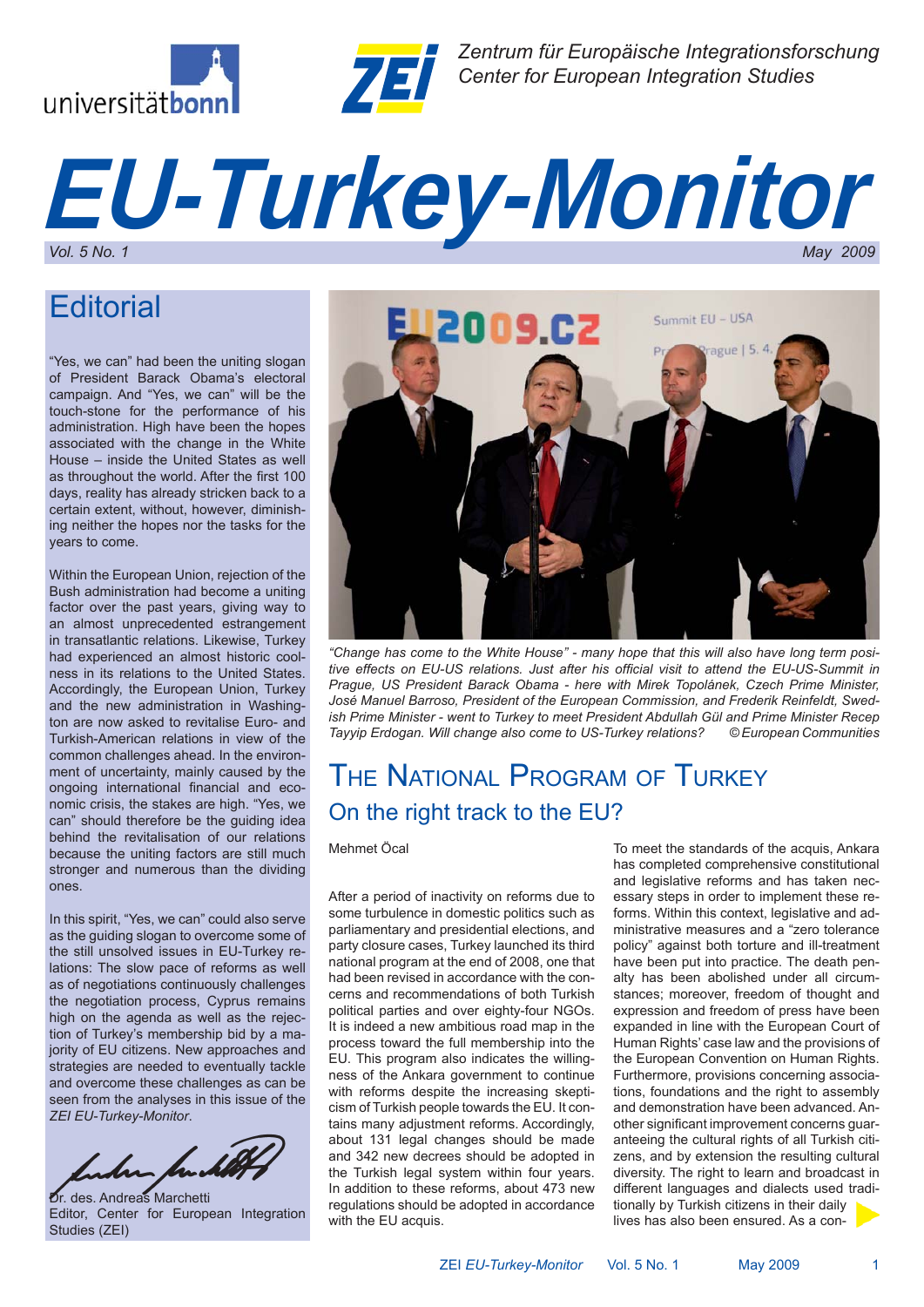crete example, in 2009 Turkey's staterun media network TRT began 24-hour broadcast in Kurdish, and TRT is planning to launch TV programs in other languages. Also improvements on the legislation concerning non-Muslim Turkish citizens' rights such as in the field of religious education have been made. Other reforms concern expanding trade unions rights as well as legal changes on both financing and defining relatively strict rules to close political parties.

### **Functionality of Public Administration**

To achieve a transparent and effective state administration system, the Turkish government works toward adopting a law on "General Administrative Procedures". The "Board of Ethics" has already been established to determine a code of ethical conduct to be respected by public servants (that includes transparency, neutrality, honesty, accountability, and safeguarding public interest) and to supervise the implementation. Furthermore, comprehensive works will be launched to fight against corruption and informal economy. For that reason an inspection mechanism for the public administration will be provided.



Thomas Demmelhuber: EU-Mittelmeerpolitik und der Reformprozess in Ägypten. Von der Partnerschaft zur Nachbarschaft, 2009, 343 pages, ISBN 978-3-8329-4460- 5.

EU foreign policy in the Southern Mediterranean aims at fostering prosperity, stability, and democratic reform, based on a consensus with the Arab partner countries in the region. In the Barcelona Declaration of 1995 and in various documents of the European Neighbourhood Policy both parties have formulated common objectives and established mechanisms to ensure their sound implementation. To achieve these ambitious interests there is a wide-spread consensus in academics and politics that a comprehensive socio-economic development and eventually democratic reform in the authoritarian strip of the Southern Mediterranean are essential preconditions. However, are the established strategies and instruments on the ground sufficient for the EU to implement this diverse agenda together with its partners in the South? Focusing this core question the book aims at analyzing the genesis and results of EU-Egyptian cooperation since 1995 in the context of Egypt's political, economic, and social reform process.

Orders can be placed with Nomos, Baden-Baden: www.nomos.de

### **Civil-Military Relations**

This is in fact one of the most sensitive issues of the reform process being undertaken by the Turkish Government. The role of the National Security Council (NSC) as an advisory body has already been redefined through the constitutional amendments and the changes in related laws. In accordance with the amended Article 160 of the Constitution, all incomes, expenditures and state properties of Turkish Armed Forces are subject to the audit of the Court of Audits. The new draft Law on the Court of Audits includes two articles aimed at fulfilling all the technical regulations related to the implementation of audits. Another important legal change concerns the definition of tasks and competences of the military courts that will be brought up in line with the principles of a democratic state governed by the rule of law.

### **Reforms on the Judiciary**

To ensure the implementation of the legal provisions and to enlarge the capacity of functionality and efficiency of the Judiciary. a "Judicial Reform Strategy" is being defined by governmental institutions, and these measures may be considered as one of the pillars of the administrative reform process. It includes strengthening and improving impartiality of the judiciary, increasing the efficiency and efficacy of the judiciary and developing alternative means of dispute resolution such as setting up an effective "Ombudsman Institution." A controversial judicial institution the High Council of Judges and Prosecutors (HSYK) will be restructured on the basis of objectivity, transparency, impartiality, accountability and broad representation. An effective appeal mechanism against the decisions of the Council will also be established.

### **Women rights**

To reinforce gender equality and to fight violence against women and children effectively, legislation has been amended. The status of women in the society including their participation in education, labour force, political and social life will be strengthened. On the one hand the measures on the prevention of violence against women will intensively be monitored and, on the other hand, to raise public awareness, comprehensive and broad campaigns will be organized and conducted. A report prepared by the "Turkish Parliament's Investigative Commission" recommends the full implementation of measures adopted on combating both honour killings and violence against women.

### **Economic reforms**

In recent years Turkey has realized a serious economic transformation and recorded remarkable improvements in terms of both macroeconomic stability and economic growth. According to the National Program Ankara's economic priorities are set so as to ensure price stability, fiscal discipline, to pursue an incomes policy, to contribute to the macroeconomic stability, privatization, market liberalization and price reforms in the energy sector, transparency of public expenditures and to strengthen the coordination of economic policies among various institutions.

A fully implemented National Program would bring about further state efficiency and transparency and a stronger democracy. Despite the new legal adjustments passed by the Turkish Parliament, a mental transformation or a mental revolution in Turkish society might take many years. Besides all the reforms mentioned above, following the local elections of March 29, Turkey's priority should be adopting a new constitution. On this issue the government may start a process of negotiations with other political parties and NGOs. 2009, in fact, can be the "year of reforms" for Ankara. The slogan of the governing "Justice and Development Party" (AKP) during its recent election campaign can also be a good suggestion for future policies toward full EU membership: "Durmak Yok, Yola Devam!", "Don't Stop, Proceed on the Right Track."

*Dr. Mehmet Öcal is Ass. Professor and Deputy Head of the Department of International Relations at Erciyes University, Kayseri.*

Andreas Marchetti: Die Europäische Sicherheits- und Verteidigungspolitik. Politikformulierung im Beziehungsdreieck Deutschland – Frankreich – Großbritannien, 2009, 378 pages, ISBN 978-3-8329- 4530-5.

Since 1998, the European Union has been enhancing its crisis prevention and crisis management capacities. Despite the continuous development of the European Security and Defence Policy (ESDP) and the conduct of civil as well as military missions, the aims of major EU member states do not necessarily comply. Because of the intergovernmental setup of ESDP, the author investigates why and how the policy has been developed over the past ten years, focussing particularly on France, Germany and the United Kingdom, without, however, neglecting the role of EU institutions. The study first examines the motivations formulated on an inner-state platform in order to illustrate how these have been influencing the modalities to formulate the ESDP on the EU level. With regard to the concrete effects of the ESDP, the study reveals in how far the results and the national commitments correspond to the initial motivations. This enables a further systematisation of factors that can be considered essential for a member state to take a lead role within the EU. This systematisation hints well beyond the ESDP.

Orders can be placed with Nomos, Baden-Baden: www.nomos.de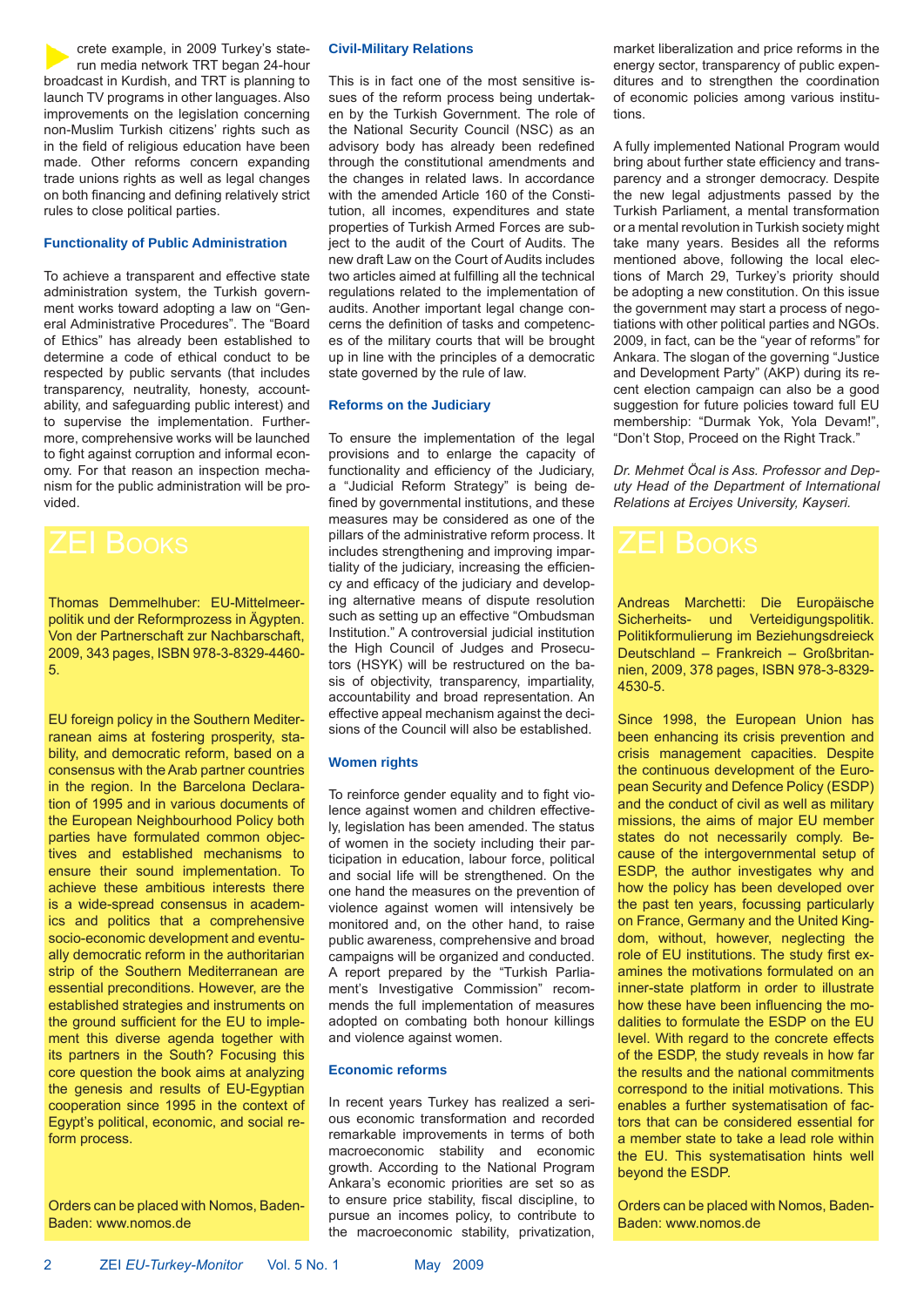# AN EFFECTIVE COMMUNICATION STRATEGY FOR TURKEY

Deniz Devrim and Evelina Schulz

Turkey's aim on its way to the European Union is marked by more than 40 years of mutual relations. Since the Association Agreement was signed in 1963, Turkey's objective was to be a full EU member. After enlargement to the south (1980s) and to the north (1995), eastern EU enlargement dominated the agenda. At the same time, Turkey made important progress in relation to its membership aspiration. However, since the accession negotiations began in 2005, when enlargement was still en vogue, the general positive connotation concerning enlargement has changed. A more sceptical attitude can be observed, generally known as enlargement fatigue and communication strategies became a bigger challenge in a less welcoming environment. After a slowdown of reforms in Turkey, eight negotiation chapters were frozen in 2006 and Turkey became less present in Brussels. Only at the beginnings of 2009 has Turkey had a small comeback with the high-level visits of Prime Minister Recep Tayyip Erdoğan, Chief Negotiator Egemen Bağış, main opposition leader Deniz Baykal and President Abdullah Gül to Brussels.

Today, Turkey needs to improve its image among the European citizens as it is no news that its accession generates disapproval among some stakeholders. Opinion polls show a decreasing support for Turkey's membership. 55% of the EU citizens do not want Turkey to join the EU, 45% not even if all Copenhagen criteria are fulfilled.<sup>1</sup> The strongest opposition can be observed in Austria with 84%, followed by Luxemburg (68%), Germany and France (65%). On the contrary, some new member states support Turkey's EU membership. This idea is supported by 64% of Romanians, 57% of Poles and Slovenians or 53 % of Hungarians.

Also support for enlargement in general is low in the old member states but particularly high in the new member states. Whereas only a relatively small percentage of respondents in the old member states (Austria with 27%, followed by France with 31% or Germany and Luxemburg with 33%) support further enlargement in general, the support is stronger in the member states that joined the EU in 2004 and 2007. $2$  74% of respondents in Poland or Slovenia, 69% in Lithuania, 67% in Bulgaria and Romania as well two-thirds of respondents in Hungary are in favour of further enlargements in general.3

The reasons for disapproval are diverse.

One explanation can be found interpreting opinion polls that reflect information deficit, indicating that citizens are still not well informed about EU´s enlargement policy.4 Two thirds feel a lack of information concerning enlargement in general. Opinions on enlargement are often formed on the basis of limited knowledge. The Eurobarometer 2008 shows that less than half of Europeans (47%) are in favour of further enlargement, compared with 40% who are against the idea.<sup>5</sup>

In order to maintain or re-build support for Turkey's membership, communicating more and informing better is essential. However, the support is not only decreasing in the EU, but also in Turkey itself, especially among its youth. Therefore, new communication strategies are needed for the EU, and for Turkey. Different standpoints in the EU vis-à-vis Turkey indicate that communication has to be differentiated. Identifying the stakeholders, involving them within the communication process and applying the right methods contain the main axes of a more visible and therefore effective communication strategy.

### **Differentiation among the target groups**

A significant factor of a successful communication strategy is to identify the target group. It is important to know who exactly the audience is and which its background, characteristics or attitudes are.

Due to the existence of pro, contra or indifferent attitudes towards enlargement in general, and towards the EU accession of Turkey in particular, three main target groups can be identified. First, the promoters: they have a positive attitude towards enlargement, being convinced about its advantages and considering enlargement as a win-win situation. They support Turkey's membership. Secondly, the brakemen: being reluctant towards enlargement, underlining the disadvantages rather than the benefits, and often characterised by the symptom of enlargement fatigue. Those are mostly against Turkey's EU integration. Thirdly, the indifferent: having not made up their mind yet and showing neither a very positive nor a clearly negative approach towards enlargement or Turkey's place in the EU.

Once having differentiated between these three main currents, communication strategies have to be established accordingly. In practical terms, this means that when communicating to a senior conservative German politician (e.g. brakemen) a different wording has to be applied than when discussing Turkey's accession with a young

progressive politician coming from Romania (e.g. indifferent). In the communication, the right language has to be chosen as well as the adequate cultural or political wording. Effective communication has to apply the principle of differentiation between the stakeholders and consequently the member states and their attitude towards Turkey.

### Stopping brakemen, activating promoters and investing in indifferent member states

Applying this triple differentiation to the 27 member states means that reluctant states have to be addressed in a different way than those supporting Turkey's accession or being indifferent about it. The main protagonists on a European scale are politicians from Austria, Germany and France (brakemen), among them also some British or Spaniards (promoters). But there hardly ever is a Pole or a Romanian (indifferent) expressing his or her views about Turkey. Though the states that joined the EU since 2004 are far more positive towards enlargement and support further enlargement, their population is not as polarized as those in the old member states. Today, the indifferent member states are largely ignored by the Turkish side in their communication strategy. Communication strategies targeting reluctant member states will always be confronted with extreme difficulties, demand additional energy and therefore will have less prospect for success. Whereas developing communication strategies for undecided member states could show more motivating results. Therefore, it is crucial not to focus only on those member states that are reluctant but to address also promoters and the indifferent. An effective communication strategy should tackle this unused potential.

The first operational step should therefore be to target the indifferent with a vast information campaign about Turkey. The establishment of platforms and high level exchange programs with the indifferent member states would allow Turkey to learn from experiences the new members had on the eve of EU enlargement in 2004. However, the promoters have not only to be kept on track but also to be stimulated in order to actively promote their attitudes. Stakeholders in the EU have to speak loudly in favour of Turkey and make the discourse of brakemen more difficult without neglecting problematic facts concerning Turkey. Spillover effects especially on the undecided member states are crucial.

Until now, communication strategies were mostly focussed on reluctant member states. Even though they cannot be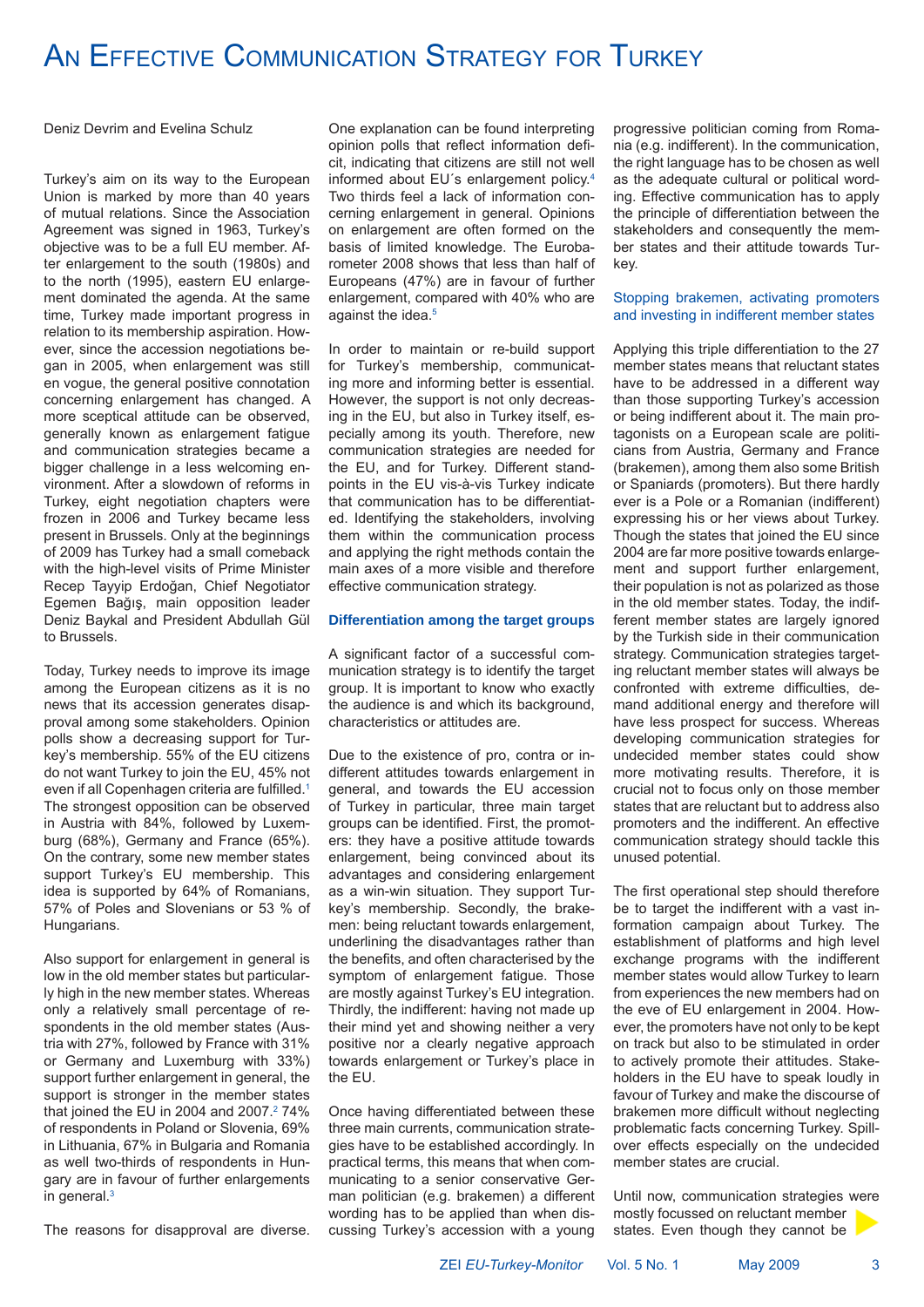ignored, positive energy should not be wasted on target groups which are already "lost". There is a potential of finding new promoters in favour of Turkey's EU accession but they also have to be activated in order to speak in favour of Turkey and not only be in favour. In this regard, the brakemen should be prevented negatively influencing the promoters or pulling the indifferent on their side and allowing negative wording to dominate the communication.

### Diversification: Methods for an ade**quate communication strategy**

Besides traditional communication strategies that underline the strategic and economic aspects, there is a growing need to concentrate on soft communication strategies such as culture. Even though it is important to underline the added value of Turkey to EU´s economic and trade relations, its geopolitical importance for the EU or its security role between the continents, topics on culture are too often neglected.

### Finding spokespersons for Turkey

A comprehensive communication strategy needs to reach the public as well as the political elites and opinion leaders. On the one hand, elites that promote Turkey's membership can influence a wide public (top-down). On the other hand, a more positive public opinion vis-à-vis Turkey can put

### **CHRONOLOGY**

compiled by Volkan Altintas

**4-5 December 2008:** An OSCE meeting in Helsinki brings together Turkish, Azeri and Armenian ministers to discuss the settlement of the Armenia-Azerbaijan conflict.

**19 December 2008:** Agreement is reached at the Intergovernmental Conference in Brussels to open two additional chapters for negotiations: chapter 4 on the free movement of capital and chapter 10 on information society and the media.

**31 December 2008:** President Abdullah Gül signs the new National Programme for the Adoption of the EU Acquis. It updates the 2003 road map.

**1 January 2009:** The Czech Republic takes over the Council presidency from the French.

**1 January 2009:** The United Nations General Assembly votes Turkey into the UN Security Council as non-permanent member. Turkey is to serve from 1 January 2009 through 2010.

**8 January 2009:** AKP MP Egemen Bağiş is named Minister for EU Affairs and Chief Negotiator. He takes over the negotiation mandate from Ali Babacan.

pressure on the elites in order to promote further steps on Turkey's way into the EU (bottom-up). An important way to influence the public is to mobilize opinion leaders coming from the cultural field. Musicians, artists, sportsmen, authors and also politicians or businessmen supporting Turkey's EU accession or simply presenting a balanced image, can positively influence the opinions on Turkey among the public. Celebrities in favour of Turkey's membership such as the former President of Germany, Walter Scheel, the executive director of Oetker, Dr. Arend Oetker, or the director Fatih Akin can be very valuable whenever they speak about Turkey. Communication strategies have to concentrate on making these opinion leaders speak in favour of a fair and comprehensive image of Turkey.

### Creating platforms where Turkey can be promoted

Apart from opinion leaders, the establishment of platforms is important to promote and introduce Turkey - still only superficially known to wide parts of the EU society and subject to many prejudices. The Spanish initiative Alliance of Civilizations or the decision to make Istanbul the European Capital of Culture in 2010 are successful examples of platforms where Turkey can be promoted. Attitudes on Turkey's values show that 57% of EU citizens say that Turkey has such different values that it is

**10 January 2009:** PM Erdogan moves the Secretariat General for EU Affairs (ABGS) from the Ministry of Foreign Affairs to the Prime Minister's office.

**11 February 2009:** The European Parliament's foreign affairs committee expresses concerns about the "continuous slowdown of the reform process" in Turkey.

**29 March 2009:** Local elections are held throughout Turkey. The overall winner is the AK Party of PM Erdogan, although the party faces a substantial decline in votes relative to the 2007 general elections as well as the 2004 local elections.

**1 May 2009:** Ahmet Davutoğlu is appointed Foreign Minister of Turkey. Having served as chief advisor to PM Erdogan since 2002, Davutoğlu is regarded as the intellectual architect of Turkish foreign policy under Erdogan.

Sources: www.accessmylibrary.com, www. abhaber.com, www.ataa.org, http://actur ca.wordpress.com, www.cafebabel.com, www.mzv.cz, , www.cnnturk.com, www.eur activ.com, www.ikv.org.tr

*Volkan Altintas is Junior Fellow at ZEI.*

not really part of the western world, with the highest agreement in Germany (76%), France (68%), and Italy (61%). $6$  Stakeholders that are against Turkey's EU accession tend to underline the Christian heritage of Europe and use this argument as a proof of incompatibility with EU membership and promote the idea of a privileged partnership. Another crucial platform could be the establishment of a Turkish model of the Alliance Française or the Goethe Institut. A Turkish institution with offices worldwide that inform about Turkish heritage, history, language and culture would be a long term investment, reaching not only elites but helping to give comprehensive views of Turkey among the EU citizens. These platforms can and should successfully work against existing prejudices.

### **Conclusion**

A relative majority of EU citizens is generally in favour of enlargement. However, of all the candidate and potential candidate countries, Turkey's potential membership generates most disapproval. In order to create a balanced image, more communication on enlargement in general as well as on Turkey in particular is essential. Though, the question on how Turkey can be communicated not only to European elites or institutions but also to a wide public remains a challenge. An effective communication strategy needs differentiation and diversification, differentiating among reluctant, promoting or indifferent member states and target groups. None of the groups should be ignored but communicated with adequately. Besides that, a diversification of topics allows a better and more effective communication. Due to the current atmosphere of enlargement fatigue, a stronger concentration on soft communication such as culture will be more fruitful than emphasizing well known arguments where no manoeuvre is further possible. This could be done via finding spokespersons and creating platforms.

1) Eurobarometer 2008 69, 5. The EU today and tomorrow, November 2008, p. 29, 30, 33.

2) Eurobarometer 2008 69, 5. The EU today and tomorrow, November 2008, p. 26. 3) Eurobarometer 2008 69, 5. The EU today and tomorrow, November 2008, p. 25, 26.

4) Special Eurobarometer 255(2006), p. 5. 5) Eurobarometer 2008 69, 5. The EU today and tomorrow, November 2008, p. 25. 6) The German Marshall Fund of the United States (2008), Transatlantic Trend Public 2008 Partners, p. 21.

*Deniz Devrim and Evelina Schulz are policy advisors in the European Parliament.*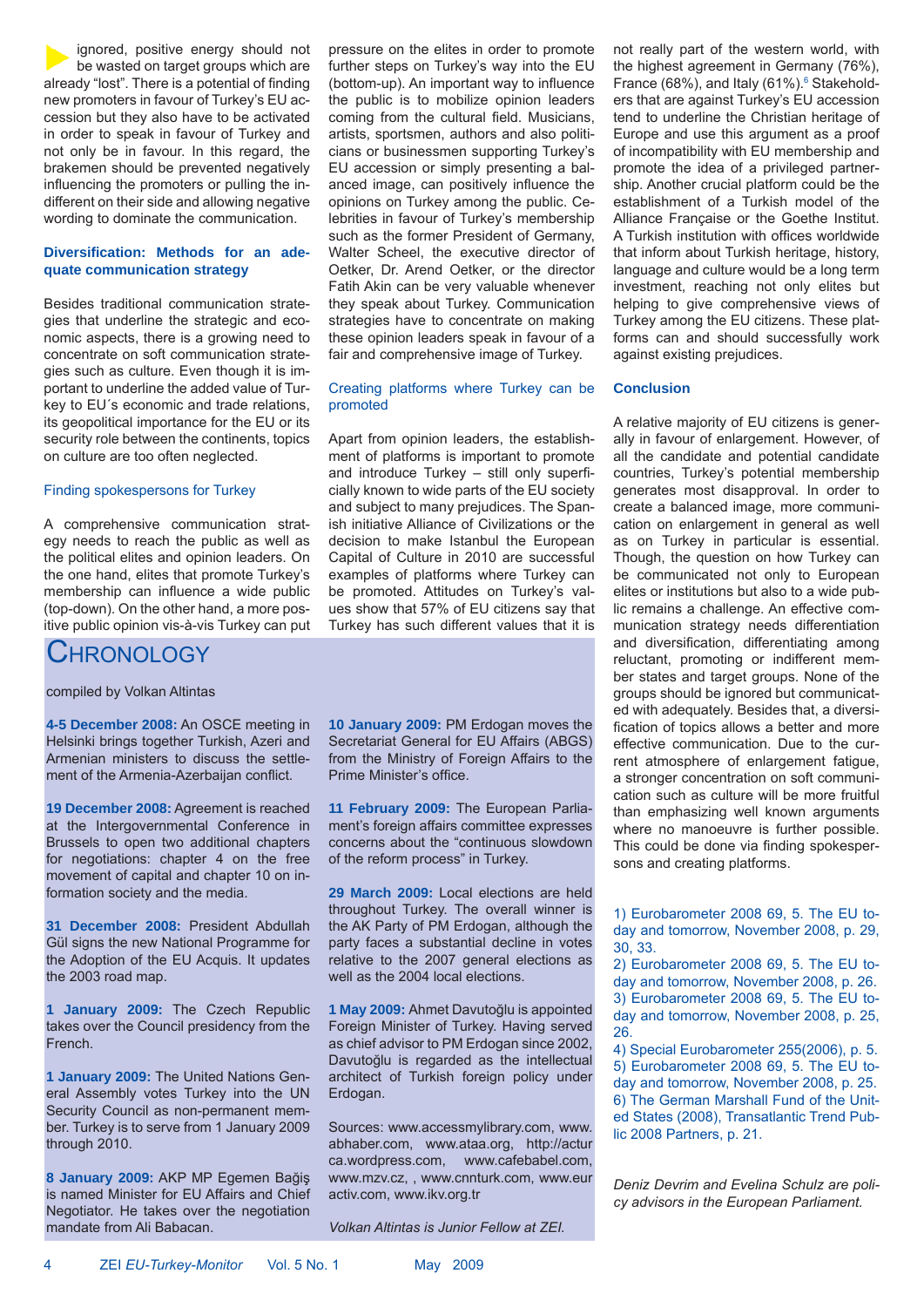## THE ORDER AND CHANGE IN CYPRUS

Kıvanç Ulusoy

The EU accession process reveals the structural problems of Turkish democracy. The loss of sovereignty in various key areas of domestic politics and foreign policy underlines the rationality of the EU's challenge towards Turkey. However, the challenges of the accession negotiations towards the cores of state power are still partial particularly because of the nonconclusive EU startegy towards Turkey. In this context, a foreign policy issue such as the Cyprus problem drives nationalist sentiments and conditions domestic politics. The observed failure of the EU in catalysing a solution to the conflict, coupled with its inability to take an immediate decision to end the isolation of the Turkish Cypriots to counter their disappointment in face of Cyprus' membership as a divided island, has been a dominating issue. This situation seriously hampered the Justice and Development Party's (AKP) prestige in foreign policy and made it extremely vulnerable to the charges coming from nationalist/eurosceptical circles. However, the EU leverage on Turkey to transform its Cyprus policy along the EU standards has dramatically declined as a result of the current paralysis in the accession process.

AKP's ascent to power showed its first major impact in a remarkable deviation from the traditional line of thinking in its approach to the Cyprus conflict, one of the most important issues of Turkey's foreign policy. For Turkey, the Cyprus issue has traditionally been considered as a "national cause", a foreign policy matter of absolute priority with clear impacts on domestic politics. The elites in Turkey have tended to interpret the EU's involvement in the dispute as a threat to country's strategic interests in the Eastern Mediterranean. Particularly the fear of encirclement by Greece and Cyprus has been at the heart of Turkey's security discourse. It has affected not only Turkey's relations with the EU but also the internal dynamism of Turkish democracy because of its high nationalist resonance used by the hardliner circles in Turkey as a populist tool. The Cyprus problem, first as a result of the intervention in 1974 and later with the declaration of the Turkish Republic of Northern Cyprus (TRNC) presided by Rauf Denktaş in 1983, was regarded as already resolved and put to a deep-freezer until the EC/EU pressurized Turkey to reconsider its Cyprus policy to progress in its membership bid. Since the official application to the EC in 1987 and the Greek Cypriot application in 1990, Turkey's policy was based on de-linking the dynamics of its own relations with the EU from the resolution of the dispute.

Turkey and the EU reached a crucial compromise on the Cyprus issue at the Helsinki Summit in 1999. While dropping 'a political settlement' as a precondition, the EU guaranteed to 'take account of all relevant factors' before deciding on Cyprus' accession. Greece consented to offering Turkey the status of a 'candidate state destined to join the Union on the basis of the same criteria as applied to other candidate states'.1 At the Copenhagen Summit in December 2002, the EU declared that accession negotiations were completed with Cyprus and the country would accede as a new member. It also stated its 'strong preference for accession to the EU by a united Cyprus'. In light of the submission of UN Secretary-General Kofi Annan of a 'Plan for a Comprehensive Settlement of the Cyprus Problem' in November 2002, and the launch of bi-communal talks, the Council urged the two communities to 'seize this unique opportunity to reach a settlement' before accession of the island. Yet, in case a settlement could not be attained, the application of the acquis would be suspended in the North.

From the EU Summit in December 2002 to the submission of the UN-sponsored Annan Plan to a referendum of two communities in the island on 24 April 2004,<sup>2</sup> Turkey's Cyprus policy followed an interesting trajectory. While the results of the referendum surprised many,<sup>3</sup> the positive stance adopted by the AKP government, its disassociation with Denktaş, (the long-lasting leader of the Turkish Cypriots who called for a rejection of the plan) combined with the support of the Turkish-Cypriot community and the rejection by the Greek-Cypriots dismissed the argument that Turkey and its intransigent position was the main obstacle for the resolution of the conflict. The radical shift in Turkey's Cyprus policy owes much to the changes in domestic politics. The AKP, which came to power in 2002 with an election manifesto of defending the fulfillment of the Copenhagen criteria to join the EU, was quick in realizing that democratization articulated by slight changes in highly sensitive foreign policy issues such as Cyprus and the relations with Greece would consolidate its new political identity. The Cyprus case shows how domestic political transformation towards greater democracy creates a real impact on a sensitive foreign policy issue with high nationalist resonance.

However, in the aftermath of the failed referendum of April 2004, AKP's policy on Cyprus started to swing back towards a traditional line, indexing any policy change to Turkey's membership perspective. The Cyprus issue contributed greatly towards the deterioration of Turkey-EU relations in the post-2004 period. This was in spite of the EU decision to start accession negotiations in October 2005. On 29 July 2005, Turkey made a declaration stating that its signature at the EU Summit in December 2004 to extend the Customs Union with the EU to all new Member States – including Cyprus – 'does not constitute recognition of the divided island'. The EU responded with a 'counter-declaration' on 21 September 2005 stating that Turkey is expected to implement 'fully and non-discriminatory' its Customs Union agreement and that 'recognition of all Member States is a necessary component of the accession process' – meaning that Ankara is required to recognize Cyprus in order to enter the bloc. The framework of negotiations issued in October 2005 expected Turkey to take steps to contribute to a favourable climate for a comprehensive settlement and normalize its bilateral relations with all EU members and to fulfil its obligations under the Association Agreement by extending it to all new member States, including the Republic of Cyprus.4

Even after the launch of accession negotiations, Turkish political leaders stated at various times that the EU is not the correct platform to discuss the Cyprus problem and that the implementation of Turkey's obligations arising from the customs union depends on lifting the embargo towards Turkish Cypriots.<sup>5</sup> Turkey also refused to open its ports and airports to Cypriot-flagged ships and aircraft, and imposed a veto on Cyprus' membership of some international organizations such as OECD and its participation in the Wassenaar Agreement on the Code of Conduct on Arms Exports and on Dual Use of Goods.<sup>6</sup> The Council, revising Turkey's Accession Partnership in January 2006, requested that Turkey support efforts to find a comprehensive settlement of the Cyprus problem within the UN framework, implement fully the Protocol adapting the Ankara Agreement and take concrete steps to ensure the normalization of bilateral relations between Turkey and all EU Member States, including the Republic of Cyprus.<sup>7</sup> As a result of this problem, Turkey-EU relations entered a period of paralysis throughout the whole of 2006.<sup>8</sup> The Council meeting in December 2006 where the EU decided to suspend eight chapters of the accession negotiations with Turkey revealed the negative climate dominating Turkey-EU relations and almost reached the level of a "train crash".9

When analyzed closely, even though Turkey fails to comply with the EU requirements, Turkey's current policy towards Cyprus is far from returning to traditional options such as defending confederation or the annexation of Northern Cyprus. These options have not been completely ruled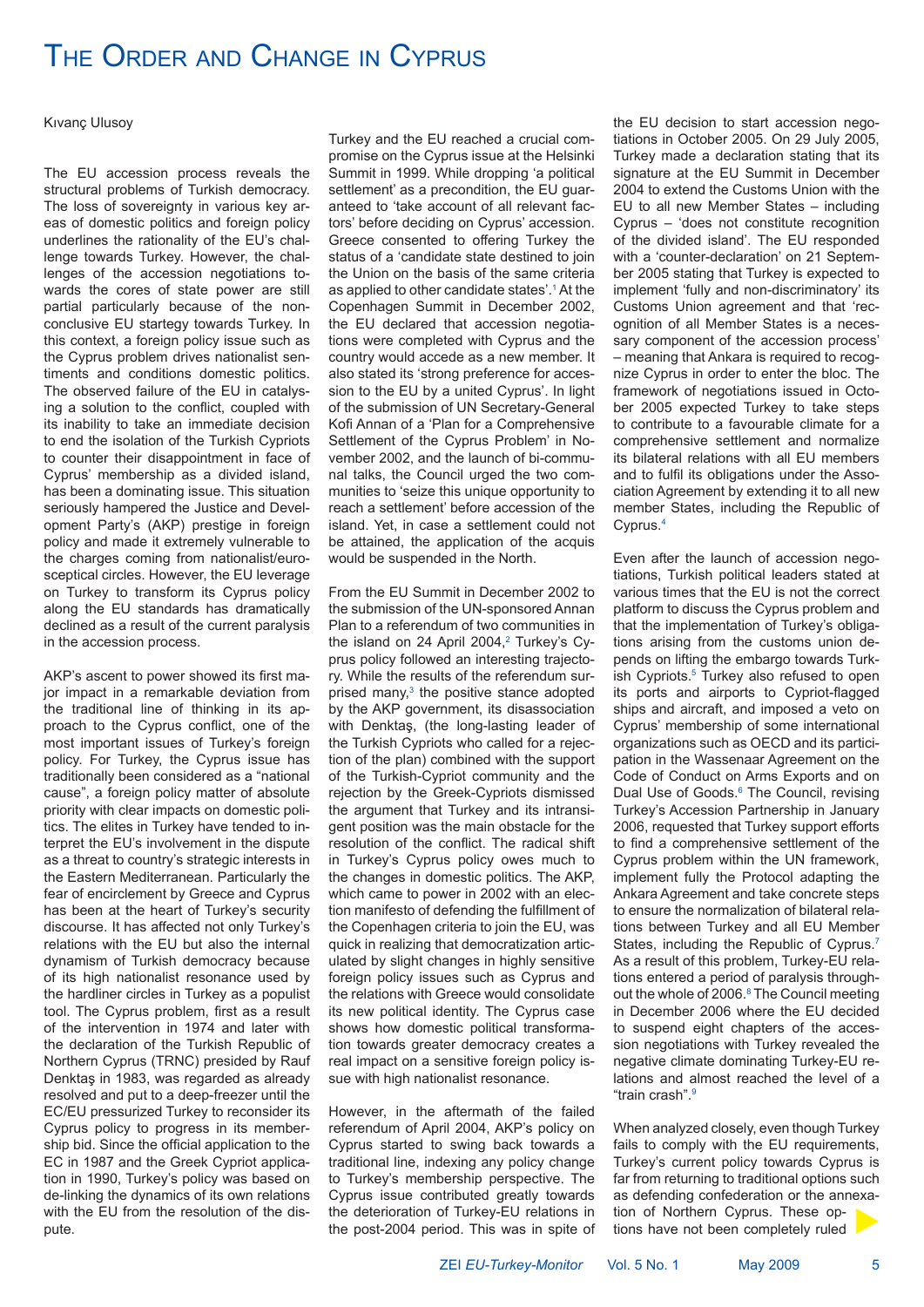out by the hardliners, but the AKP government sustains a policy of defending a solution based on a revised version of the Annan Plan with respect to the changing circumstances of the post-referenda era.10 With the change of government in Southern Cyprus – the ascent of Dimitris Hristofyas, leader of AKEL, to power in February 2008 – and the start of negotiations between two communities, there was an expectation that 2008 would be a crucial year – a year of solution – to progress in the resolution of the conflict. However, facing a closure case in the first half of the year with no sign of progress from the EU side concerning the membership perspective, it was extremely difficult for the AKP to sustain its pro-solution position against the domestic pressures coming from the nationalist/ populist demands or to take bold steps on the Cyprus issue throughout 2008.<sup>11</sup> Now the hopes have shifted to the year 2009, however, almost one year of negotiations carried out by the two "pro-solution" leaders – M.A. Talat and D. Hristofyas – has shown that there is a serious problem in the powersharing dimension of a possible solution. In other words, the model of the new state i.e. unitary or federal is under question. While the Greek side have mainly been defending the incorporation of the Turks as minority in the already existing Cypriot state without damaging its uniform decision making and governance structures, the Turkish side (including Turkey) have been arguing the necessity of a transfer of enough political power, administrative capacity and autonomy to communities.

However, the opinion surveys conducted in Cyprus in the aftermath of the failed referendum in April 2004 showed that both sides have been negotiating under a deep time-constraint as the hopes for solution are fading away and the partition is more than a possibility but gradually turning into a reality. Most of those surveys show that while the concerns of security (referring to Turkey's presence in the island) drive the Greek side, Turkish Cypriots' insistence on a flexible federation is mainly related

"Can the Turkish Armed Forces still be the guardian of Kemalism?" This question was examined by former brigadier general Eckhard Lisec in the House of German History in Bonn on 27 January 2009. The event was organised by the German-Turkish Association (Bonn), the German Council on Foreign Relations and ZEI. Lisec quoted a wide range of examples – from the beginning of the Kemalist ideology to the present – to substantiate his theses. Moreover, he could draw on experiences he had gained as Deputy Chief of Staff Support in the NATO corps in Istanbul. The main questions tackled during his presentation and discussions were: Who has the power in Turkey today and what are the prospects for the future of the country?

to a comparable concern of security and disappointment not only from Greek Cypriots who do not seem to share the same feelings regarding common destiny as the April 2004 referendum and the post-referendum period shows. The Turkish Cypriots are also concerned with the position of the EU, which is not able to overcome the economic difficulties born out of the isolation of the North of the island. Currently Turkish Cypriots are going to early general elections (19 April), but, the power of the prosolution party CTP, previously headed by M.A.Talat, has been seriously shaken not only because of its poor performance in the domestic reform process but also because of the increasingly gloomy perspective of the solution of the Cyprus problem. On the other hand, Turkey's position seems to be the determinant in this context. Propagated as a kind of failure by the hardliners, the AKP's policy shift caused a loss of prestige for the party and its leaders, increased internal frictions and prevented further openings in foreign policy which might have serious repercussions in domestic politics. In fact, the political transformation in Turkey has been facing a clear backlash because of a policy failure of the government in foreign relations and the EU's ambiguity towards Turkey. The worries of the government increase especially after the local elections which took place on 29 March. Although the AKP did not perform extremely poorly, there is an almost ten percent decrease in its vote share since the last general elections in 2007. This created a kind of disappointment among the leaders and supporters of the party, if not a panic. The election results may hint that for the AKP it would be very difficult to take bold steps which could be considered unpopular in such a delicate issue like the Cyprus one, considered as a national cause in Turkey. Actually significant in terms of reflecting a general shift of the position of the leading circles in the country in the context of a currently rather shaky EU perspective, AKP's Cyprus policy might inevitably swing back to the traditional line of holding the case as a bargaining chip in EU negotiations.12

1) European Council Conclusions, Helsinki, 10-11 December 1999.

2) The Turkish Cypriots voted in favour of the Plan with a 64.9% majority and the Greek-Cypriots rejected it with an emphatic 75.8% majority. Faced with serious pressures from the international community on the eve of the referendum to vote for the Plan, the Greek Cypriots chose to become an EU member on 1 May 2004, representing the whole island.

3) 'A Greek Wrecker' and 'A Derailment coming', The Economist, 17-23 April 2004, pp. 11-12 & pp. 25-26.

4) Negotiating Framework for Turkey, October 2005.

5) 'Erdoğan Kıbrıs'tan dünyaya seslendi 'izolasyonları kaldırın'', ABhaber, 19 July 2006; 'Başbakan Erdoğan Kıbrıs'ta AB'ye sert çıkışını sürdürdü', Zaman (Turkish daily), 3 December 2006.

6) Commission of the European Communities, Turkey: 2006 Progres Report, Brussels, 8 December 2006, pp. 24-25.

7) Council Decision on the Principles, Priorities and Conditions contained in the Accession Partnership with Turkey, OJEU, L22/34, 26 January 2006.

8) 'The Looming Disaster: Why the European Union faces a crisis with Turkey', The Economist, 22 July 2006.

9) K. Hughes (2006), Turkey and the EU: four scenarios from train crash to full steam ahead, www. friendsofeurope.org.

10) For the AKP government's ten-point action plan on Cyprus, see, 'Dışişleri Bakanı Gül Kıbrıs Eylem Planı'nı açıkladı, 24 January 2006', www. mfa.gov.tr.

11) I. Dagi 'Why there will be no solution in Cyprus', Today's Zaman, 19 May 2008.

12) For this final assessment, the author mainly relies on a series of interviews, which he conducted between January-December 2008 with leading figures from politics, economy, academia and media in Turkey.

*Dr. Kıvanç Ulusoy is Assistant Professor of Politics and Government at the Faculty of Political Science, İstanbul University.*



*ZEI Fellow Andreas Marchetti and former brigadier general Eckhard Lisec.*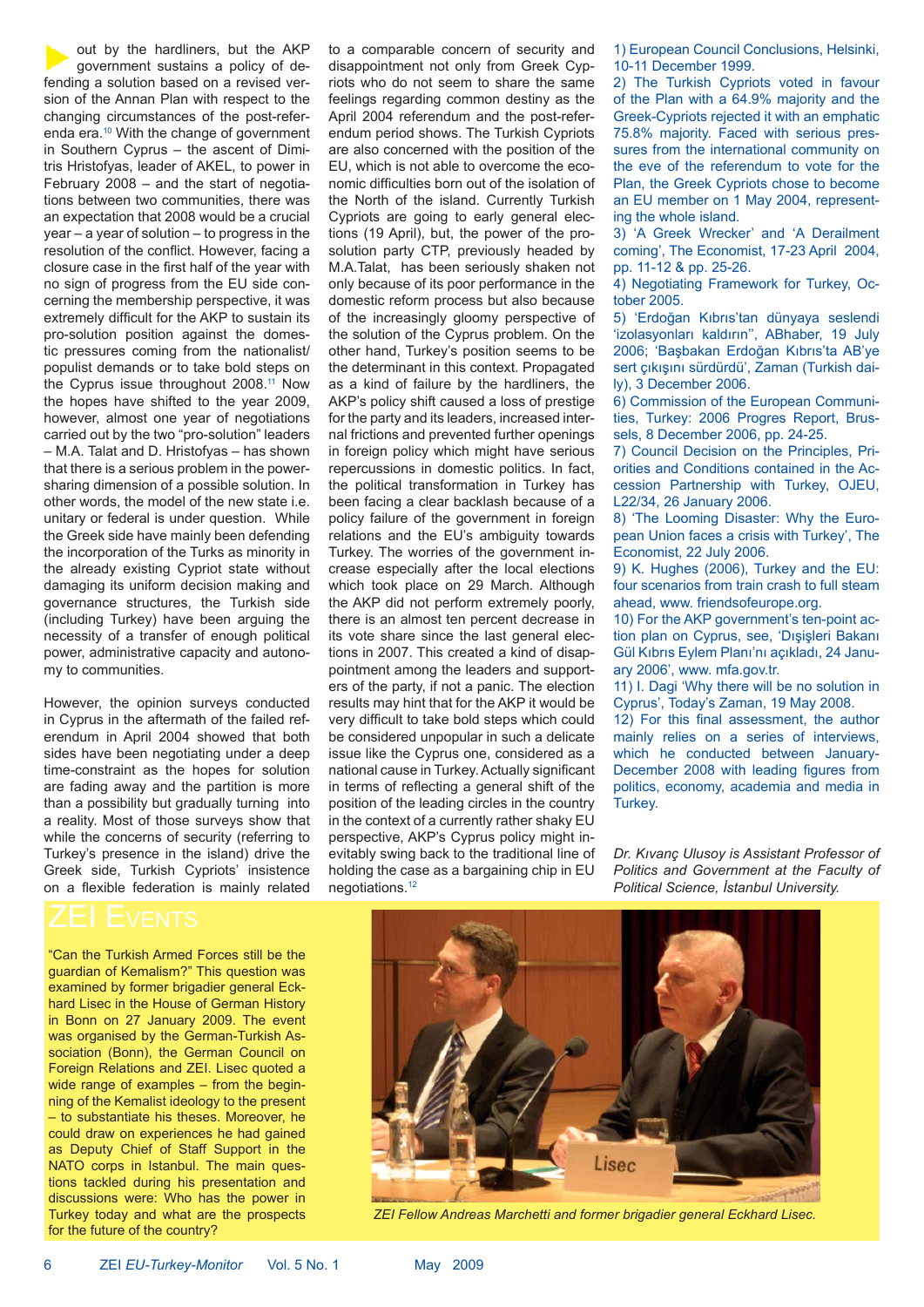Jürgen Nielsen-Sikora: Europa der Bürger. Zeitzeugengespräche mit Peter Altmaier, Barbara Gessler, Ruth Hieronymi und Hans-Gert Pöttering, ZEI Discussion Paper, C 186/2008.

Ján Figel': Reflecting on the European Year of Intercultural Dialogue, ZEI Discussion Paper, C 187/2008.

Lazaros Miliopoulos: Begriff und Idee der "Atlantischen Zivilisation" in Zeiten transatlantischer Zerreißproben, ZEI Discussion Paper, C 188/2008.

Carl Christian von Weizsäcker: Regionalisierung der Regulierung im Bitstromzugangs-Markt?, ZEI Discussion Paper, C 189/2008.

Sonja Schröder: The 2007-2013 European Cohesion Policy. A New Strategic Approach by the Commission?, ZEI Discussion Paper, C 190/2008.

Meredith Tunick: Promoting Innovation in the European Union- On the Development of Sound Competition and Industrial Policies, ZEI Discussion Paper, C 191/2009.

Frank Decker/Jared Sonnicksen: The Direct Election of the Commission President. A Presidential Approach to Democratising the European Union, ZEI Discussion Paper, C 192/2009.

All papers are available for download on www.zei.de.

# CURRENT NEGOTIATING STATUS

*No. Title of Chapter*

| 1<br>$\overline{2}$ | Free movement of goods<br>Freedom of movement for workers         |                     |  |
|---------------------|-------------------------------------------------------------------|---------------------|--|
| 3                   | Right of establishment and freedom to provide services            |                     |  |
| 4                   |                                                                   |                     |  |
|                     | Free movement of capital<br>Public procurement                    |                     |  |
| 5                   |                                                                   |                     |  |
| 6                   | Company law                                                       |                     |  |
| 7                   | Intellectual property law                                         |                     |  |
| 8                   | Competition policy                                                |                     |  |
| 9                   | <b>Financial services</b>                                         |                     |  |
| 10                  | Information society and media                                     |                     |  |
| 11<br>12            | Agriculture and rural development                                 |                     |  |
| 13                  | Food safety, veterinary and phytosanitary policy                  |                     |  |
|                     | <b>Fisheries</b>                                                  |                     |  |
| 14                  | <b>Transport policy</b>                                           |                     |  |
| 15                  | Energy<br><b>Taxation</b>                                         |                     |  |
| 16                  |                                                                   |                     |  |
| 17                  | Economic and monetary policy                                      |                     |  |
| 18                  | <b>Statistics</b>                                                 |                     |  |
| 19                  | Social policy and employment                                      |                     |  |
| 20<br>21            | Enterprise and industrial policy                                  |                     |  |
| 22                  | Trans-European networks                                           |                     |  |
| 23                  | Regional policy and coordination of structural instruments        |                     |  |
| 24                  | Judiciary and fundamental rights<br>Justice, freedom and security |                     |  |
| 25                  | Science and research                                              |                     |  |
| 26                  | <b>Education and culture</b>                                      |                     |  |
| 27                  | Environment                                                       |                     |  |
| 28                  | Consumer and health protection                                    |                     |  |
| 29                  | Customs union                                                     |                     |  |
| 30                  | <b>External relations</b>                                         |                     |  |
| 31                  |                                                                   |                     |  |
| 32                  | Foreign, security and defence policy<br><b>Financial control</b>  |                     |  |
| 33                  | Financial and budgetary provisions                                |                     |  |
| 34                  | Institutions                                                      |                     |  |
| 35                  | Other issues                                                      |                     |  |
|                     |                                                                   |                     |  |
|                     | Legend: not yet opened<br>(O) suspended                           |                     |  |
|                     | opened                                                            |                     |  |
|                     | provisionally closed                                              | Data as of May 2009 |  |
|                     |                                                                   |                     |  |
|                     |                                                                   |                     |  |

# THE MAJOR RESHUFFLE IN TURKEY'S GOVERNEMNT OF MAY 2009

At the beginning of May 2009, Prime Minister Recep Tayyip Erdogan announced the most substantial reshuffle of his government ever since AKP's landslide victory in 2002. Whereas some ministers just changed positions, several posts have been assigned to persons new to the cabinet. The most recognised - and acclaimed - change occurred at the head of the Ministry of Foreign Affairs: Ahmet Davutoglu, so far chief advisor to Prime Minister Erdogan, will now represent Turkey on the international scene.

Head of State: President: Abdullah GÜL

Head of Government: Prime Minister: Recep Tayyip ERDOGAN Dep. Prime Min.: Bulent ARINC\* Dep. Prime Min.: Ali BABACAN\* Dep. Prime Min.: Cemil CICEK

### Cabinet:

Min. of State: Bulent ARINC\* Min. of State: Mehmet AYDIN Min. of State: Ali BABACAN\* Min. of State: Egemen BAGIS Min. of State: Mehmet Zafer CAGLAYAN\* Min. of State: Faruk CELIK\* Min. of State: Cemil CICEK Min. of State: Selma Aliye KAVAF\* Min. of State: Faruk Nafiz OZAK\* Min. of State: Hayati YAZICI Min. of State: Cevdet YILMAZ\* Min. of Agriculture & Village Affairs: Mehmet Mehdi EKER Min. of Culture & Tourism: Ertugrul GUNAY Min. of Energy & Natural Resources: Taner YII DIZ<sup>\*</sup> Min. of Environment & Forestry: Veysel EROGLU Min. of Finance: Mehmet SIMSEK\*

Min. of Foreign Affairs: Ahmet DAVUTOGLU\* Min. of Health: Recep AKDAG Min. of Industry & Trade: Nihat ERGUN\* Min. of Interior: Besir ATALAY Min. of Justice: Sadullah ERGIN\* Min. of Labor & Social Security: Omer DINCER\* Min. of National Defense: Mehmet Vecdi GONUL Min. of National Education: Nimet CUBUKCU\* Min. of Public Works & Housing: Mustafa DEMIR\* Min. of Transportation: Binali YILDIRIM

Data as of May 2009, Source: www.cia.gov, World Leaders database. All the changes that took place beginning of May are marked by an asterisk (\*).